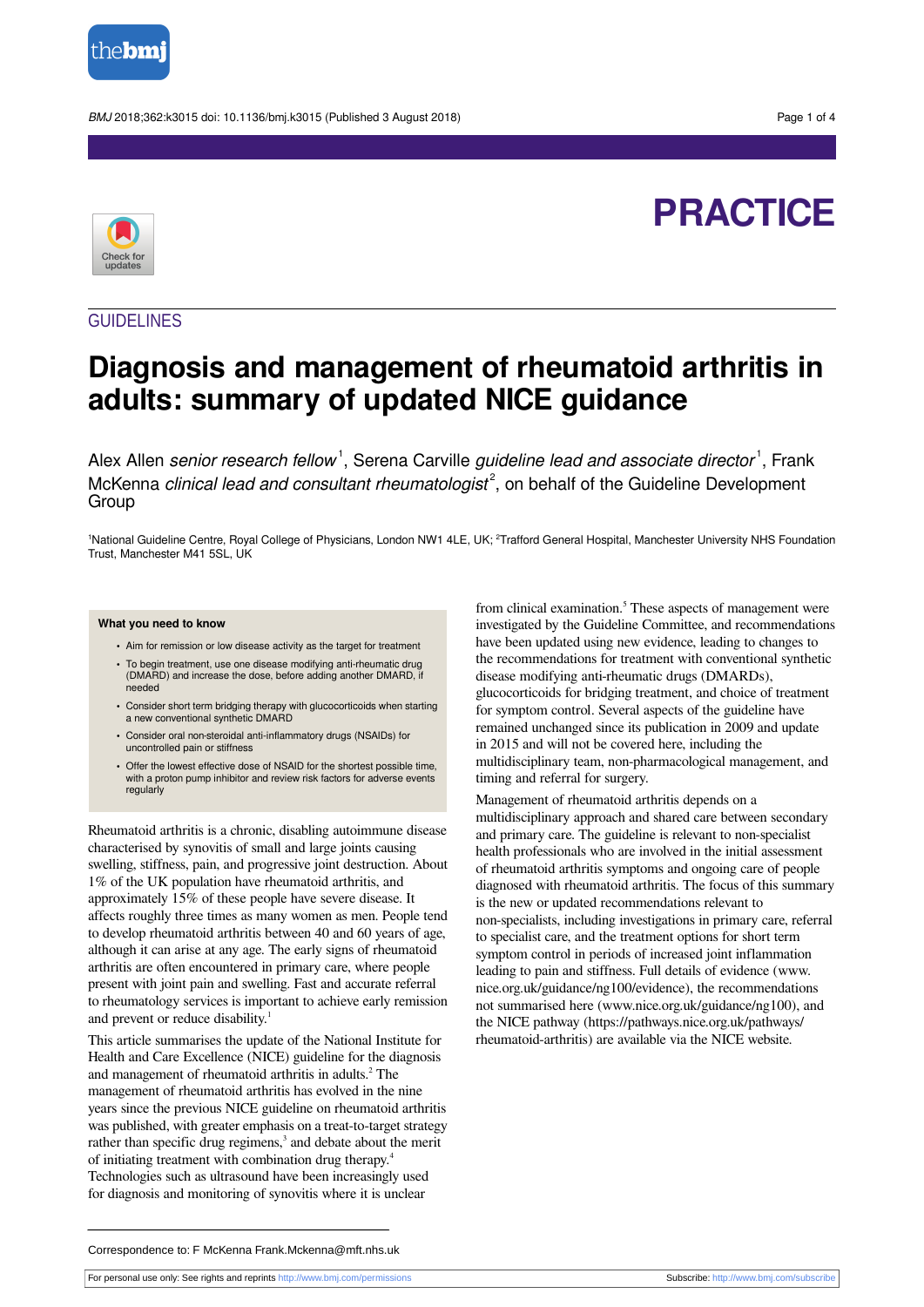#### **What's new in this guidance**

- **•** It is now recommended that investigations for anti-CCP antibodies and radiographic erosions are undertaken at initial diagnosis to inform prognosis as they are associated with a poorer outcome
- **•** Updated recommendations on conventional synthetic DMARDs include recommending initial treatment with monotherapy and then following a step-up approach to treatment if there is an inadequate response
- **•** Updated recommendations emphasise a treat-to-target strategy for management of rheumatoid arthritis with a target of remission or low disease activity
- **•** Updated guidance on pharmacological symptom control with a recommendation for short term bridging treatment with corticosteroids when initiating a new DMARD and updated guidance on which analgesic to use

# **Recommendations**

NICE guidelines are based on systematic reviews of the best available evidence. The quality ranged from very low to high. There was explicit consideration of cost effectiveness across all clinical questions within the guideline. All recommendations were made through combining the clinical evidence found with the Guideline Committee's experience and opinion of what constitutes good practice. Evidence levels for the recommendations are given in italic in square brackets.

# **When to refer from primary care**

- **•**Refer for specialist opinion any adult with suspected persistent synovitis of undetermined cause. Refer urgently (even if the person shows a normal acute phase response or tests negative for rheumatoid factor) if any of the following apply:
- **–**The small joints of the hands or feet are affected
- **–**More than one joint is affected
- **–**There has been a delay of three months or longer between onset of symptoms and seeking medical advice. (Updated recommendation 2018)

[*Based on the experience and opinion of the Guideline Committee (GC)*]

# **Initial investigations to consider**

If the following investigations are ordered in primary care, do not delay referral for specialist opinion by awaiting results (see recommendation on referral for specialist treatment). Tests such as that for anti-cyclic citrullinated peptide (CCP) antibodies are likely to be interpreted in a specialist clinic, but they could be requested by primary care at referral so that the result is available for the patient at their specialist review.

### Investigations for diagnosis

- **•**Offer to carry out a blood test for rheumatoid factor in adults with suspected rheumatoid arthritis who are found to have synovitis on clinical examination.
- **•**Consider measuring anti-CCP antibodies in adults with suspected rheumatoid arthritis if they are negative for rheumatoid factor and there is a need to inform decision making about starting combination therapy. (Updated recommendation 2018)
- **•**X ray the hands and feet early in the course of the disease in adults with suspected rheumatoid arthritis and persistent synovitis in these joints.

[*Based on the experience and opinion of the GC*]

### Investigations to inform prognosis

- **•**If anti-CCP antibodies are present or there are erosions visible on x ray:
- **–** Advise the person that they have an increased risk of radiological progression but not necessarily an increased risk of poor function
- **–**Emphasise the importance of monitoring their condition and seeking rapid access to specialist care if disease worsens or they have a flare. (Updated recommendation 2018)

[*Based on seven prospective cohort studies with very low to moderate quality evidence and the experience and opinion of the GC*]

# **Treat-to-target strategy**

Disease activity can be measured by various tools, such as the DAS28, which is based on a clinical assessment of the number of tender joints, swollen joints, global pain, and a biomarker for inflammation (either erythrocyte sedimentation rate (ESR) or C reactive protein (CRP)). Definitions of remission or low disease activity will vary according to the measure used. For example, with the DAS28, remission is a score of <2.6 and low disease activity is  $\leq 3.2$ .

- **•**Treat active rheumatoid arthritis in adults with the aim of achieving a target of remission or low disease activity if remission cannot be achieved (treat-to-target). (Updated recommendation 2018)
- **•**Consider making the target remission rather than low disease activity for people with an increased risk of radiological progression (presence of anti-CCP antibodies or erosions on x ray at baselines assessment). (Updated recommendation 2018)
- **•**In adults with active rheumatoid arthritis, measure CRP and disease activity (using a composite score such as DAS28) monthly until the target of remission or low disease activity is achieved. (Updated recommendation 2018)

[*Based on five randomised controlled trials with very low to moderate quality evidence and the experience and opinion of the GC*]

#### **Initial pharmacological management after a new diagnosis**

Initial pharmacological management is led by specialists. These recommendations are included for information as they are fundamental to ongoing management. Conventional synthetic disease-modifying anti-rheumatic drugs (DMARDs) are differentiated from targeted synthetic DMARDs (such as Janus kinase inhibitors) and biologic DMARDS, which were not within the scope of this guideline.

- **•**For adults with newly diagnosed active rheumatoid arthritis: **–** Offer first line treatment with conventional synthetic DMARD monotherapy using oral methotrexate, leflunomide, or sulfasalazine as soon as possible and ideally within three months of onset of persistent symptoms
- **–**Consider hydroxychloroquine for first line treatment as an alternative for mild or palindromic disease
- **–**Escalate dose as tolerated.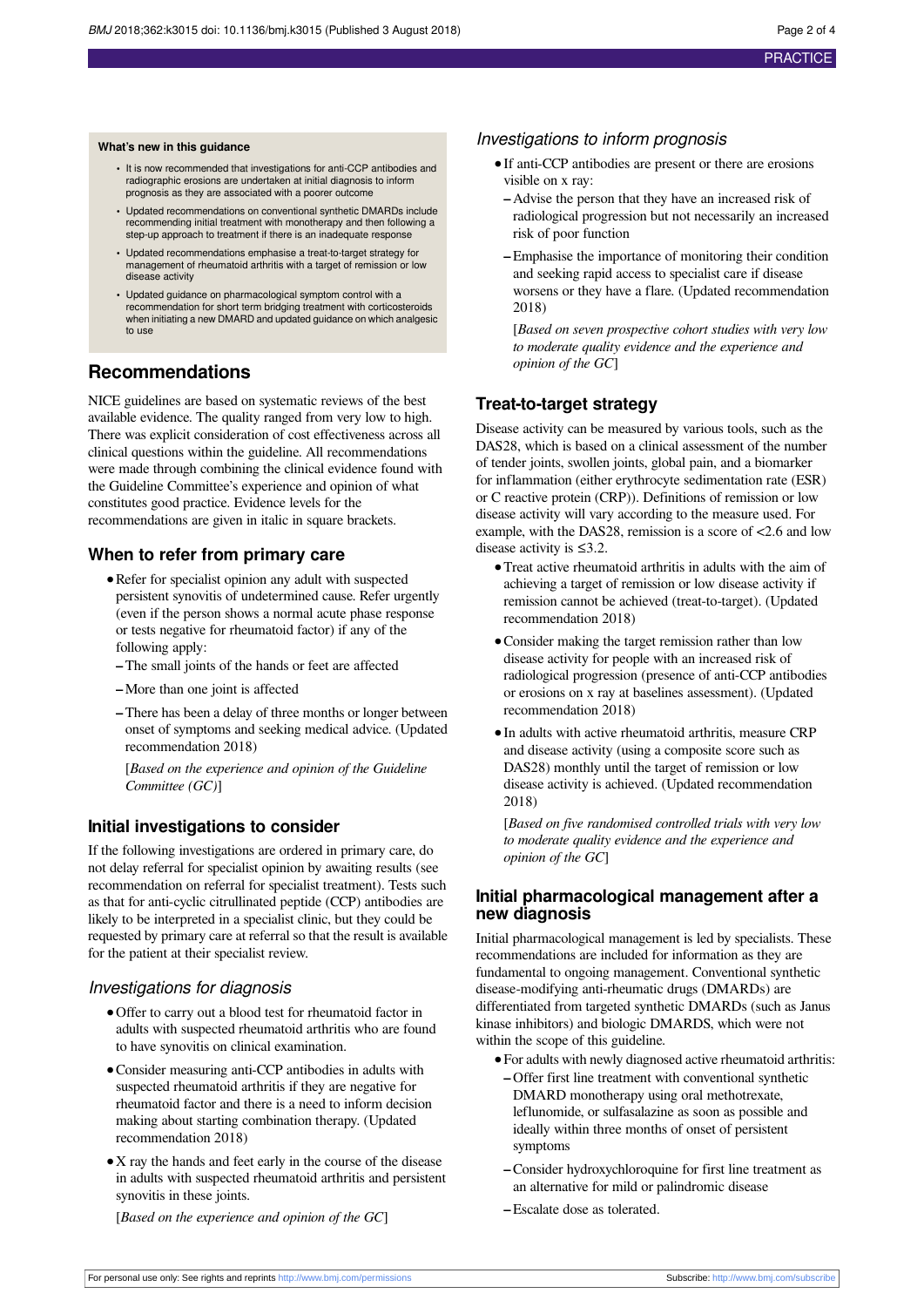[*Based on 21 randomised controlled trials with very low to high quality evidence and the experience and opinion of the GC*]

- **•**Offer additional conventional synthetic DMARDs (oral methotrexate, leflunomide, sulfasalazine, or hydroxychloroquine) in combination in a step-up strategy when the treatment target (remission or low disease activity) has not been achieved despite dose escalation. (Updated recommendation 2018) [*Based on four randomised controlled trials with very low to moderate quality evidence and the experience and opinion of the GC*]
- **•**Consider short term bridging treatment with glucocorticoids (oral, intramuscular, or intra-articular) when starting a new conventional synthetic DMARD. [*Based on five randomised controlled trials with very low to low quality evidence and the experience and opinion of the GC*]
- **•**For adults who have maintained the treatment target (remission or low disease activity) for at least a year without glucocorticoids, consider cautiously reducing drug doses or stopping drugs in a step-down strategy. Return promptly to the previous DMARD regimen if the treatment target is no longer met. [*Based onmoderate to very low quality evidence from one randomised controlled trial and the experience and opinion of the GC*].

#### **Symptom control**

To be considered in both primary and secondary care. Although control of synovitis with conventional synthetic DMARDs and corticosteroids improves symptoms, some patients require additional analgesia. The committee found very limited evidence for paracetamol, opioids, and tricyclic antidepressants for symptom control in rheumatoid arthritis, so the recommendation for "other analgesics" was removed from the update of this guideline and replaced with a recommendation for NSAIDs alone.

- **•**Consider oral non-steroidal anti-inflammatory drugs (NSAIDs), including traditional NSAIDs and cox II selective inhibitors, when control of pain or stiffness is inadequate. Take account of potential gastrointestinal, liver, and cardio-renal toxicity, and the person's risk factors, including age and pregnancy. (Updated recommendation 2018) [*Based on 48 randomised controlled trials with very low to moderate quality evidence and the experience and opinion of the GC*]
- **•**When treating symptoms of rheumatoid arthritis with oral NSAIDs:
- **–** Offer the lowest effective dose for the shortest possible time
- **–** Offer a proton pump inhibitor (PPI)
- **–**Review risk factors for adverse events regularly. [*Based on the experience and opinion of the GC*]

## **Monitoring**

- **•**Ensure that all adults with rheumatoid arthritis have: **–**Rapid access to specialist care for flares
- **–** Information about when and how to access specialist care
- **–** Ongoing drug monitoring.
- [*Based on the experience and opinion of the GC*]
- **•**Consider a review appointment for six months after achieving treatment target (remission or low disease

activity) to ensure that the target has been maintained. [*Based on the experience and opinion of the GC*]

**•**Do not use ultrasonography for routine monitoring of disease activity in adults with rheumatoid arthritis. [*Based on evidence from one randomised controlled trial and five prospective cohort studies with very low to moderate quality evidence*]

#### **Implementation**

People with rheumatoid arthritis who are currently receiving treatment should not change or stop any treatment as a result of this guideline without consultation with their rheumatologist.

Some rheumatologists who have not adopted a treat-to-target strategy may need a change in practice. This will require revision of local protocols in order that step-up protocols may be implemented rather than initial combination therapy. The recommendation to especially target patients with poor prognostic markers will need to be included in new protocols. In addition, there may be challenges to health professionals in primary and secondary care when explaining risk factors for progression to some patients. Ultrasound scanning of joints is increasing, and the recommendation not to use ultrasound routinely may need to be reflected in the revision in local protocols.

Some people with rheumatoid arthritis take analgesics routinely without necessarily addressing the symptomatic benefit from treatment. The concept of NSAIDs being the only symptom control medication recommended in the new guideline could be challenging to some people, but the merits of analgesia will need to be addressed on an individual basis.

### **Future research**

The current evidence suggests that all people with rheumatoid arthritis should be offered the same management strategy. However, it is unclear whether people with baseline factors indicating risk of poor prognosis, identified in this update, should follow a different management strategy and whether such a strategy would improve radiographic and functional outcomes in this group. A high priority research recommendation has been included to answer this question.

Although the evidence did not support using ultrasonography for routine monitoring of rheumatoid arthritis, the Guideline Committee thought ultrasound could be useful for monitoring when clinical examination is inconclusive or is inconsistent with other signs of disease activity (such as pain or markers of inflammation). The committee decided to make a research recommendation to inform future guidance about using ultrasound in these situations.

A further high priority research recommendation was made to investigate the effectiveness of subcutaneous methotrexate compared with oral methotrexate. Oral methotrexate is known to be an effective DMARD treatment, but subcutaneous methotrexate is thought to have fewer side effects and might be similarly effective. Further research is required to confirm this.